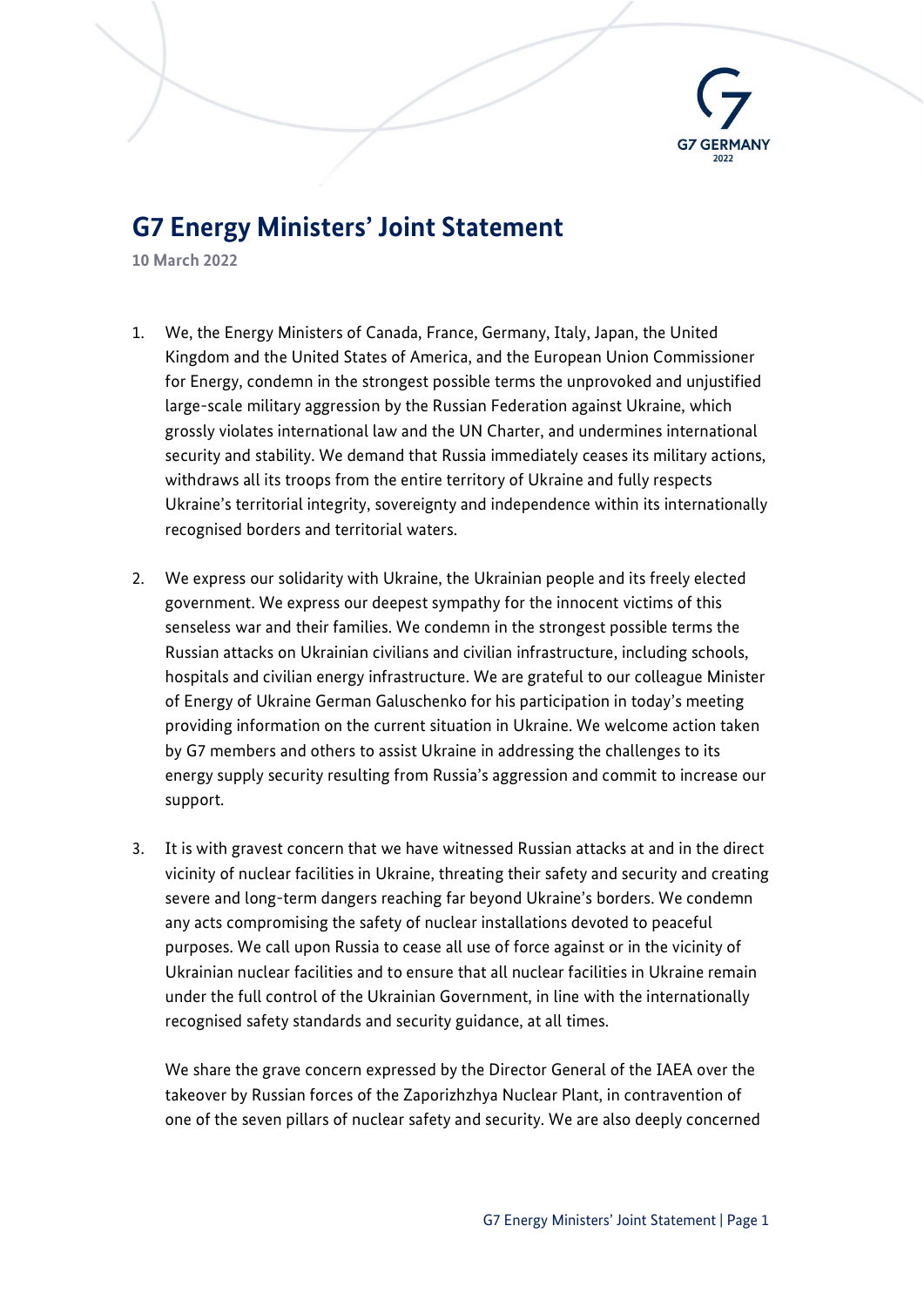

by the loss of external power at the Chornobyl facility and we urge all necessary actions to restore all safety margins and to assure the safety of the facility. We welcome the initiative by the Director General of IAEA to ensure the safety and security of all nuclear facilities, while respecting full Ukrainian sovereignty over its territory and infrastructure.

- 4. The Russian aggression against Ukraine is also causing strong reverberations in international energy markets and has led to further significant price increases on oil, gas, coal and, indirectly, electricity across the G7 and beyond. We note with grave concern the burden this creates for households, in particular for households with low income, as well as businesses and industry, notably in European countries. We also acknowledge that elevated prices will be felt most acutely in developing countries that are net energy importers with already drained financial resources. We agree to monitor developments closely in order to take further concerted measures if required, including working with Indonesia as Presidency of the G20. It is necessary to consider effective measures in order to stop the increase in the gas price.
- 5. Recent events have also given rise to significant risks to the energy supply security of G7 countries and beyond. We will act in solidarity and close coordination in the case of possible supply disruptions and will do what is needed to mitigate the impact on our countries, economies and citizens, especially in order to protect vulnerable groups. We commit to continue working together to ensure diversification of energy sources, supplies, routes, and means of transport to build system resilience and promote competitive, reliable energy markets based on transparent rules.
- 6. We call on oil and gas producing countries to act in a responsible manner and to examine their ability to increase deliveries to international markets particularly where production is not meeting full capacity noting that OPEC has a key role to play. This will help to ease tensions and note with appreciation announcements already made to this end. We welcome that International Energy Agency members have already released 61.7mb of oil to the market and stand ready to take additional action as the situation requires. We stress the important role increased deliveries of liquefied natural gas (LNG) can play in order to mitigate potential supply disruptions of pipeline gas, especially to European markets. We recognize the role that liquefied natural gas (LNG) is playing and acknowledge that investment in this sector is necessary due to the current crisis. We call on all jurisdictions to take action consistent with our common climate objectives.
- 7. A number of G7 members are taking urgent measures to quickly reduce dependency on Russian energy supplies. Some nations have made announcements to ban oil and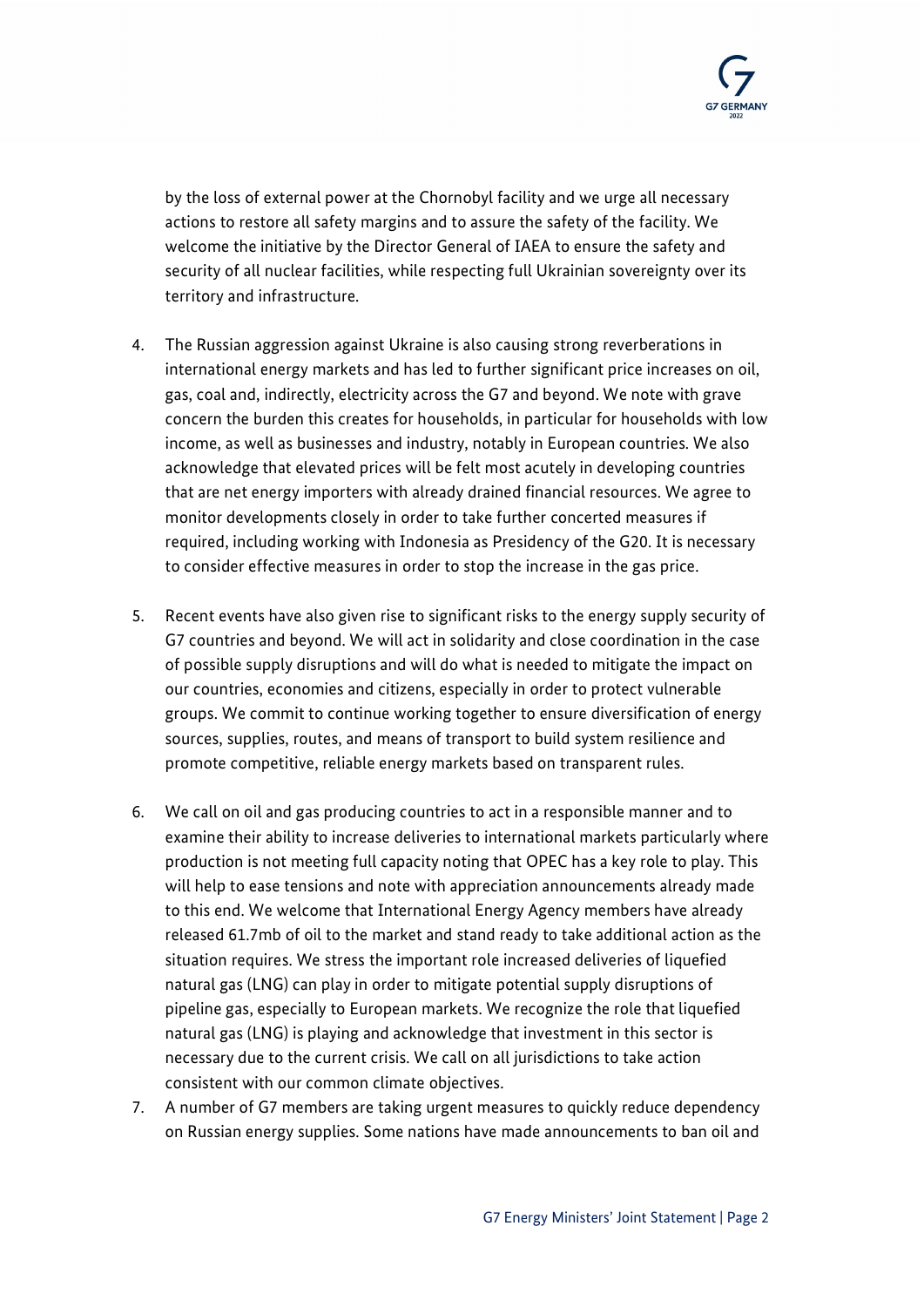

gas from Russia. Some G7 members step up their efforts to enhance energy selfsufficiency.

- 8. Decreasing dependence on natural gas from Russia in the European Union is of special urgency. We welcome the timely 10-Point Plan put forward by the International Energy Agency. We acknowledge that the European Commission has published its REPowerEU plan to phase out dependency from Russian fossil fuels at the latest by 2030. The current crisis highlights the real need and the opportunity for Europe to reduce its dependency on Russia by diversifying supply, accelerating the role out of clean energy technologies and enhancing energy efficiency, with significant progress possible by the end of the year. We look forward to reconvening with our IEA colleagues at the end of March to implement further actions that can simultaneously advance our energy security and climate objectives.
- 9. We remain steadfastly committed and convinced that the most important contribution towards energy security is an accelerated clean energy transition based on energy efficiency and a shift to the use of clean, safe and sustainable energies as well as electrification and the use of hydrogen from low carbon and renewable sources, including its derivatives. Those countries that opt to use it reaffirm the role of nuclear energy in their energy mix. Those countries recognize its potential to provide affordable low carbon energy and contribute to the security of energy supply as a baseload energy source. The current crisis has demonstrated the urgent need to step up our efforts and take immediate action to accelerate the energy transition in our countries and beyond. We resolve to accelerate the clean energy transition as a lasting solution to prevent energy price spikes and to ensure sufficient affordable energy supply, including through enabling large scale investment in energy and the technologies needed, ensuring universal energy access, uninterrupted flow of energy resources, and consumer protection, especially for the most vulnerable populations.
- 10. We resolve to implement our climate commitments made in Paris and Glasgow across mitigation, adaptation and finance. We will press forward with our joint G7 climate and energy agenda in order to make the 2020s a 'decade of action' for a 1.5° pathway, demonstrating steady and effective progress to our target of reaching Net Zero by 2050, at the latest. To this end we continue to urge all countries, especially major emitters, whose 2030 targets are not yet aligned with these goals, to revisit and strengthen them by COP27 in line with their commitments. Complementing our internal policy approaches, we are exploring the establishment of an open, cooperative international Climate Club, consistent with international rules, and with participation beyond the G7. Key priorities of our agenda include steps towards deep